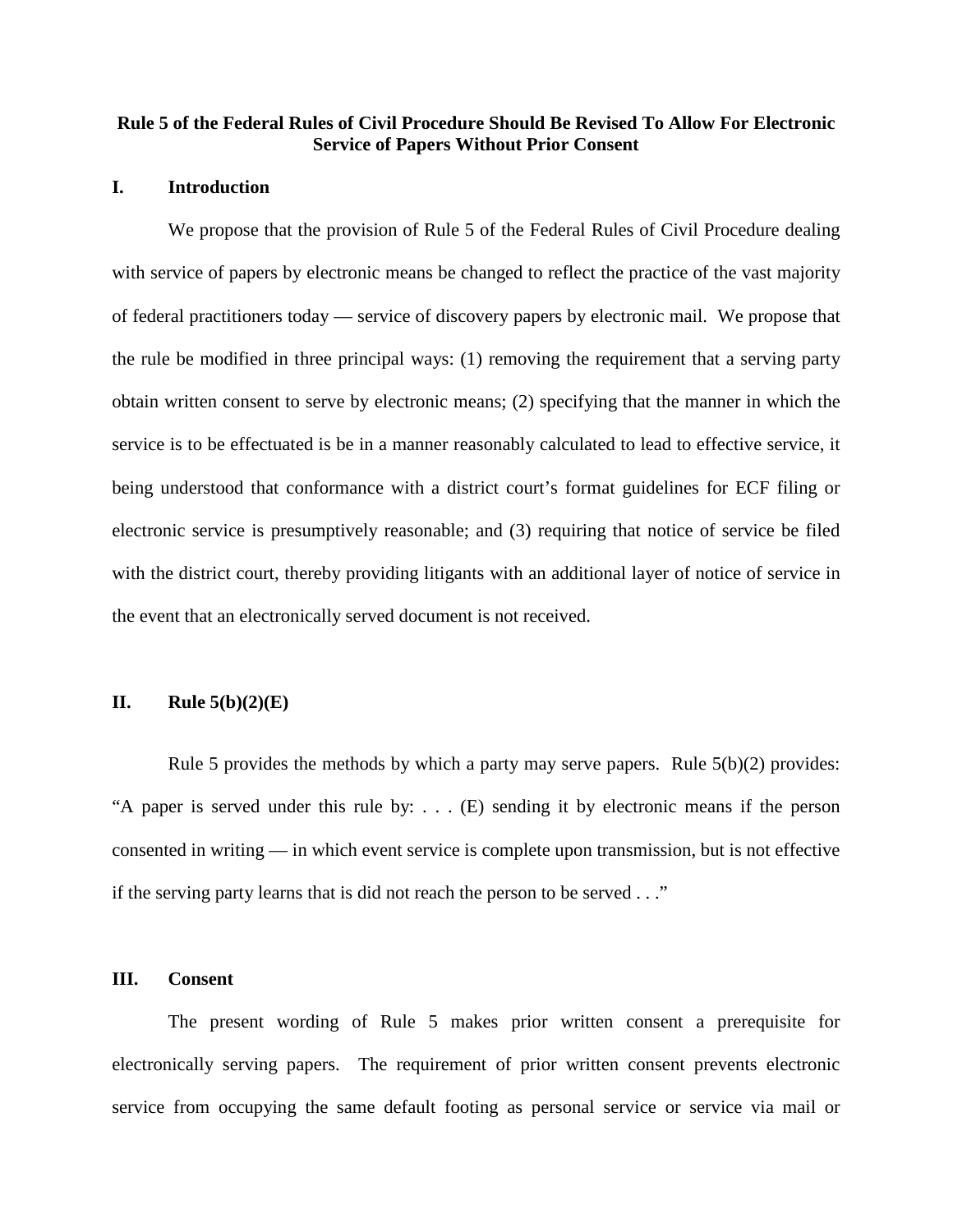common carrier. This limitation contrasts with the use of electronic service in motion practice, and it fails to recognize a trend among federal litigators to "serve" discovery documents and other non-pleading papers by e-mail without formally obtaining written consent. By modifying Rule 5, including the requirement of prior consent, we attempt to bring the wording of the Rule in line with the evolving practice and norms of electronic service.

In making electronic service available to litigants by default, we believe it is appropriate to place the burden on a litigant who cannot reasonably accept electronically served documents to "opt out" of this method of service. This is the inverse of the present practice, which requires litigants to "opt in" before electronic service is permitted.

A similar practice is employed by the district courts in the context of electronic filing. All district courts make ECF filing the default mode of filing pleadings and trial documents. Most (if not all) courts require registration with the ECF system upon admission to that court's bar. An attorney who wishes to opt out of ECF filing must, in many cases, ask permission to do so by application to the court. For example, the Western District of New York, Administrative Procedures Guide 1.C.viii provides:

Once registered, an attorney may withdraw from participation in the Electronic Filing System only by permission of the Chief Judge of the District for good cause shown. The registered attorney seeking to withdraw must submit a written request to the Chief Judge explaining the reason(s) or justification(s) for withdrawal…It is the Filing User's responsibility to notify opposing counsel in all pending cases that the Filing User has been granted permission to withdraw from the Electronic Filing System and that all future service of documents must therefore be made by conventional means.

Similarly, a litigant who wishes to opt out of electronic service for *bona fide*, technological reasons should be allowed to do so, if the district court is satisfied that the basis or bases for opting out are reasonable. That said, opting out would strictly be a matter of technological limitation; just as a litigant cannot opt out of personal service or service by mail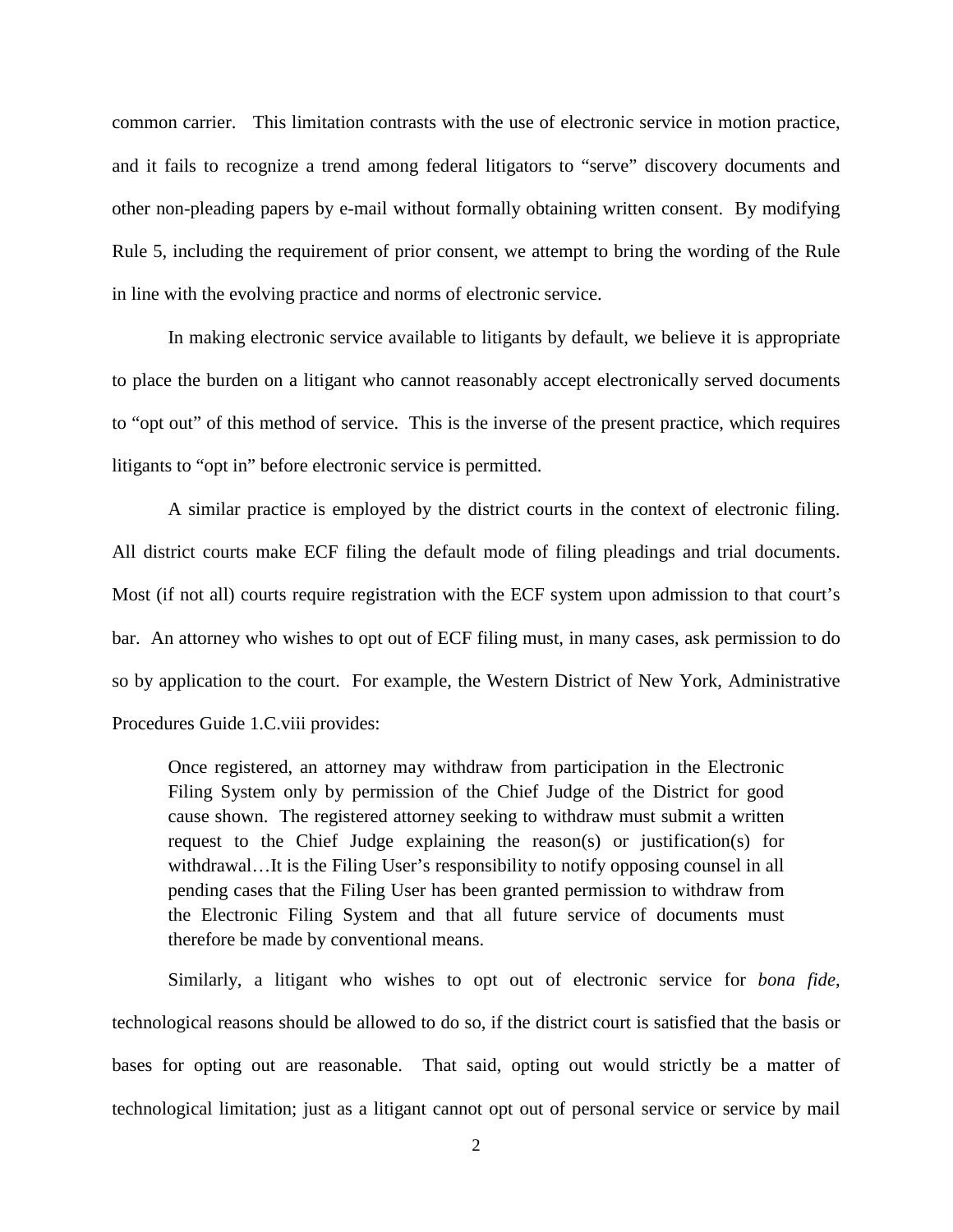because of personal preference, litigants will not be able to opt out of electronic service because they dislike e-mail or wish to frustrate their opponent.

## **IV. Format of Electronic Paper**

Another consideration in making electronic delivery a standard method of service is the question of transmission format. File formats (*e.g.*, pdf, pdf/A), the size of individual electronic documents to be transmitted, and the overall size of e-mail transmission are all factors that may affect a litigant's ability to send or receive electronically-served papers. It should go without saying that federal court litigants, and the information technology apparatus they use, do not possess the same level of technological sophistication. Similarly, accepted tactics for limiting spam and malicious electronic transmissions often involve placing size restrictions or other limitations on a user's ability to send and receive e-mail.

Given the speed at which standards are changed and updated, it would not be feasible nor advisable to attempt to formalize such a dynamic set of criteria within the Federal Rules. Rather, it is sensible to utilize each district court's ECF guidelines and requirements as the guidelines for electronic service of discovery papers.

In crafting local rules and guidelines, district courts take into account particular technological or practice characteristics of that district (most especially that of the particular court). For example, if there were a district where high-speed broadband was not widely available, a district court might choose to limit the maximum size of papers filed with the court to account for the slower rate of transmission some attorneys may have to endure. Software prevalence and preference, security concerns, and other factors may also influence local format customs or standards.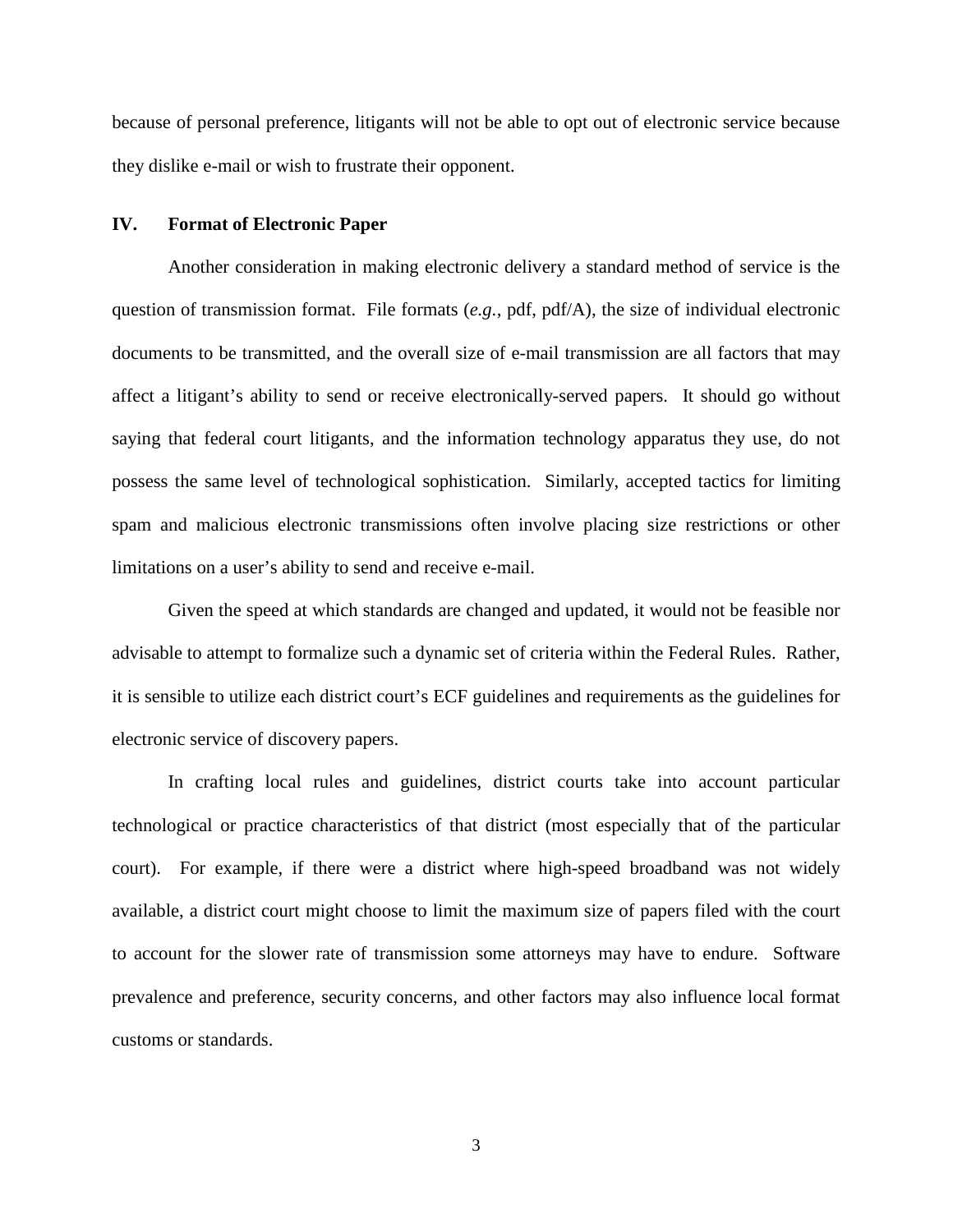Local ECF standards may change fairly often and are district-specific. But, there is no reason why those same format rules cannot be applied to the e-service of other papers. To the contrary — a court's requirement that e-service conform with e-filing format rules will minimize the chance that particular parties or litigants will be unable to receive or view e-served papers. The format of electronic papers should be deemed presumptively reasonable if that format conforms to the local ECF format standard (or other locally-promulgated format criteria).

## **V. Notice of Service**

Although adherence to local standards and norms, as set out by the district courts in local rules or guidelines, should maximize the effectiveness of electronic service, there is always a risk that a particular transmission will not be received. (Indeed, this can happen by service via the mail as well.) To further guarantee the effectiveness of electronic service, litigants serving in this fashion should be required to lodge a notice of service with the district court. A minority believes it is unnecessary.

Some district courts require that litigants file notices of service for all discovery demands and responses that are served by any means. This gives all registered litigants (and the district court) separate notice of the transmission of papers that are not otherwise filed with the court via the ECF system. For example, Local Rule 5.4(b) of the United States District Court for the District of Delaware provides:

Service Without Filing. Consistent with Fed. R. Civ. P. 5(a), in cases where all parties are represented by counsel, all requests for discovery under Fed. R. Civ. P. 26, 30, 31, 33 through 36 and 45, and answers and responses thereto, and all required disclosures under Fed. R. Civ. P. 26(a), shall be served upon other counsel or parties but shall not be filed with the Court. In lieu thereof, the party requesting discovery and the party serving responses thereto shall file with the Court a "Notice of Service" containing a certification that a particular form of discovery or response was served on other counsel or opposing parties, and the date and manner of service.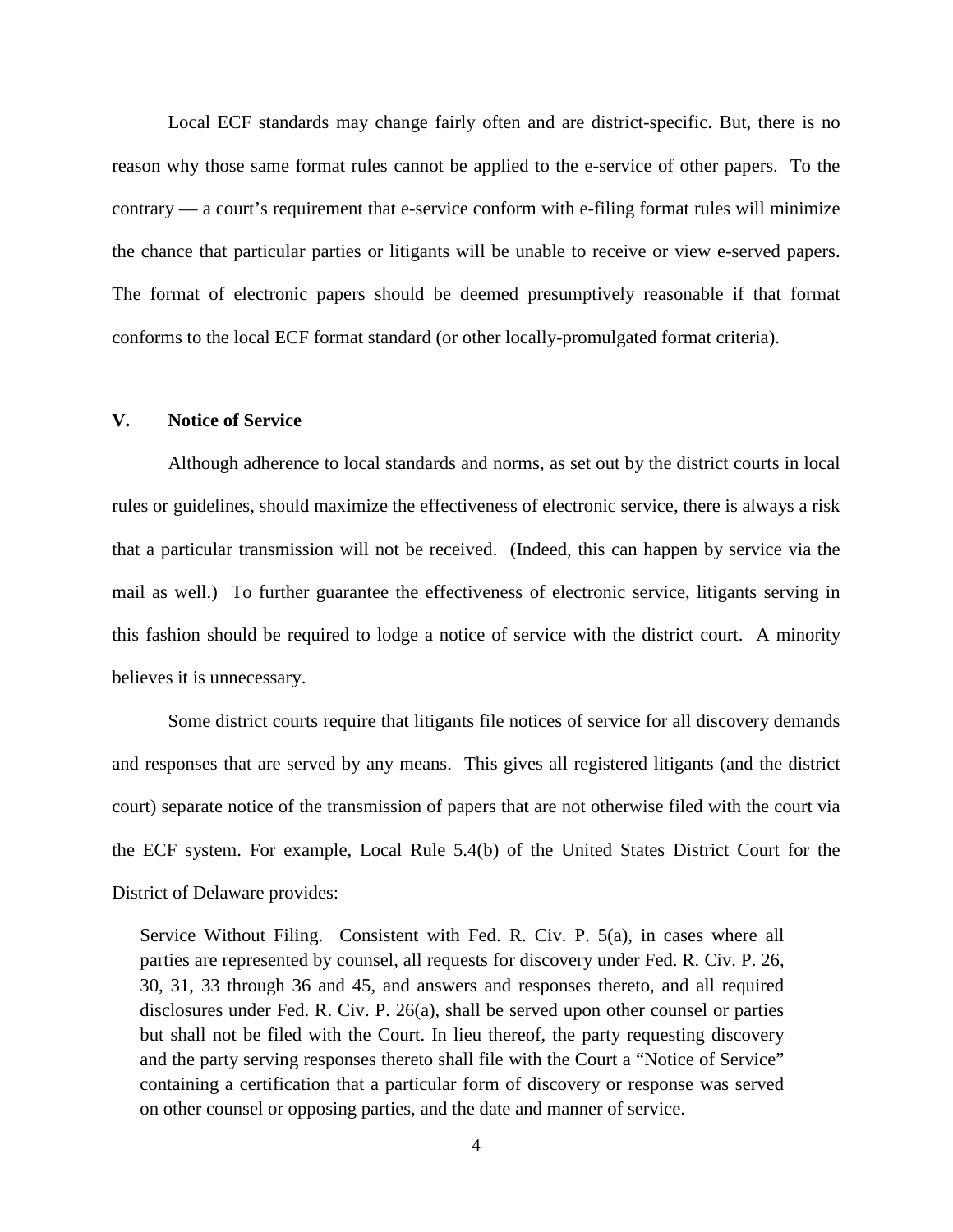The requirement that a notice of service be filed should virtually eliminate the risk that a party will be prejudiced by ineffective electronic service. While attorneys and others are responsible for providing an e-mail address that works, transmissions may fail, among other reasons, due to mis-spelled e-mail addresses or from the use of spam filters. Therefore, there should be a cross-check provided by a simple notice of filing. In the event that a litigant does not receive electronically-served papers, but receives notice of service lodged with the district court, this will flag the issue of failed or incomplete electronic service at an early stage. Lodging such notices in the local ECF system will impose a *de minimis* additional burden on a district court and its ECF system, owing to the brevity of such notice. This requirement would also not be an imposition on the serving litigant.

## **VI. Proposed Modification of Rule 5(b)(2)(E)**

With these considerations in mind, we propose the following changes be made to Rule 5(b) with an appropriate Advisory Committee note:

(2) Service in General. A paper is served under this rule by:

…

(E) sending it by electronic means in a manner reasonably calculated to achieve effective service and filing notice of such service with the court -in which event service is complete upon transmission, but is not effective if the serving party learns that it did not reach the person to be served;

#### *Comment*

The modifications made to Rule  $5(b)(2)(E)$  are intended to formalize what has become the general practice of most federal practitioners, namely service of discovery papers via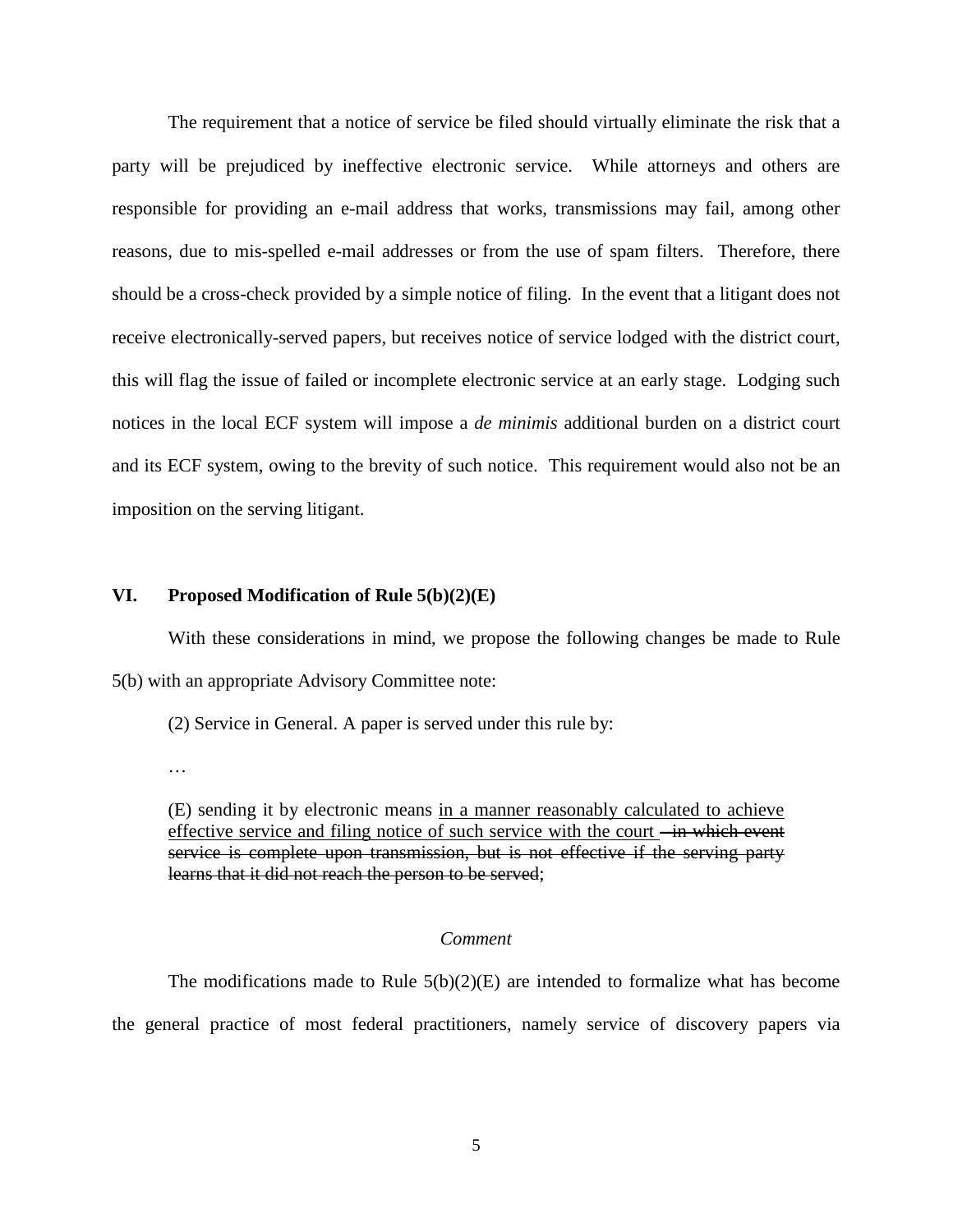electronic mail or another established file transfer system or protocol, without the need of prior consent.

Service of papers via electronic means in a format that conforms to a district court's ECF standards will be presumed to have been served in a manner reasonably calculated to achieve effective service. A manner that is "reasonably calculated to achieve effective service" is, by design, a fluid standard that is intended to cover both present practices and future practices that may not be reasonably foreseeable at present.<sup>[1](#page-5-0)</sup> It is assumed that formatting papers to comply with the district court's particular ECF guidelines, which have been crafted in light of the information technology characteristics and norms of that district, will maximize the technical likelihood that service will be completed successfully. The district court will retain the ability under the proposed changes to Rule 5 to promulgate local rules or guidelines regarding format that would further enhance the effectiveness of service given the particulars of that district.

This standard also places the responsibility on the serving party to choose and execute a method of delivery that fairly and adequately delivers papers to the adversary. For example, service via traditional mail is successful when someone places a properly addressed, properly stamped copy of papers in a designated U.S. Mail repository. Of course, a party cannot assure that such papers will be properly retrieved and delivered by the post office, but service by mail makes it substantially likely that the opposing party will receive those papers. By making the presumptive standard for electronic service conform to district court standards for electronic filing, one is guided by the same philosophy that underlies other rules of service, that a party who takes care in selecting a fair and effective format and method of service will be deemed to

<span id="page-5-0"></span>At present, the standard method of electronic service is via e-mail. The proposed changes to Rule 5 are designed to be applicable to both this method of service or future methods that may become standardized but are presently not envisioned.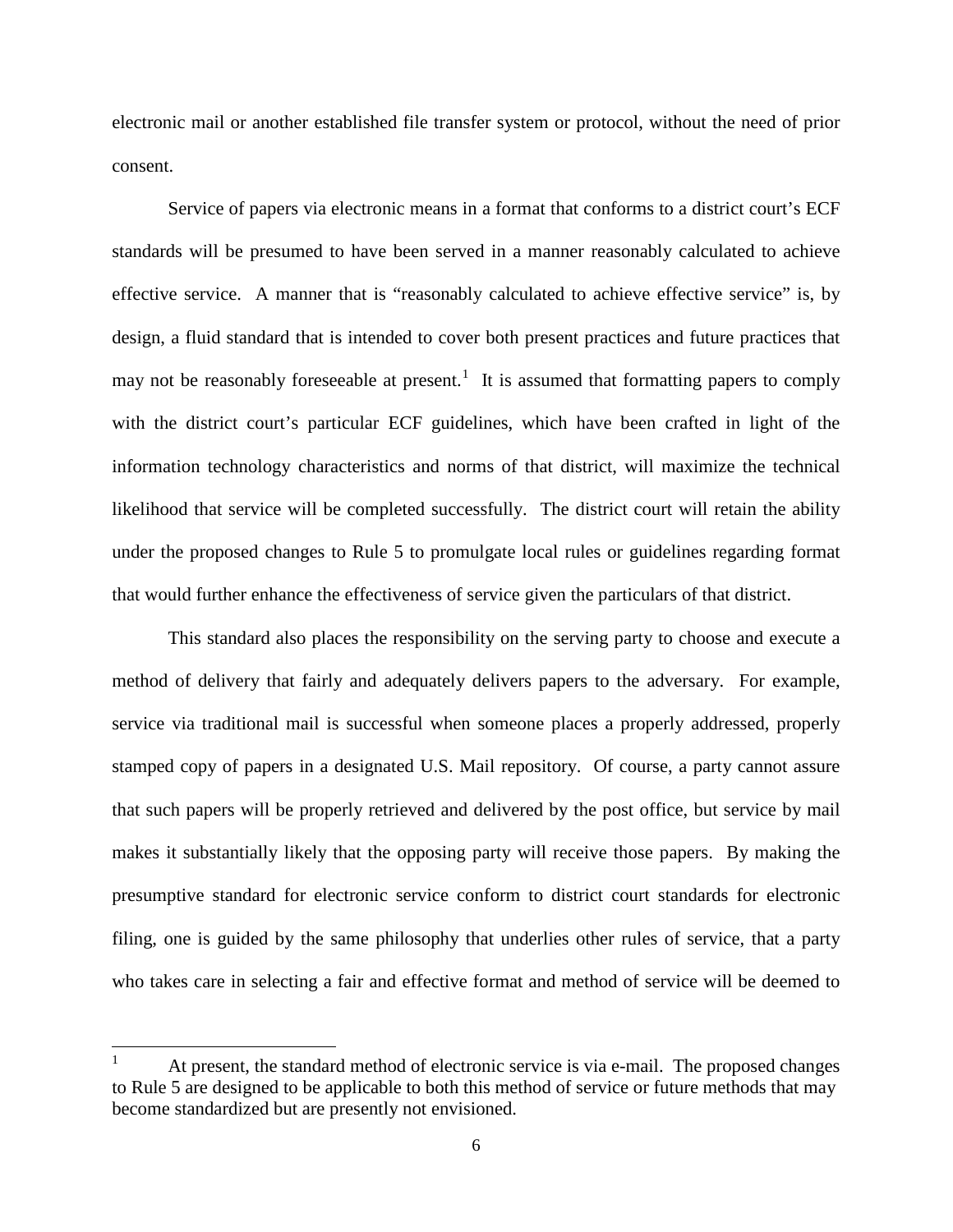have discharged its service obligations.<sup>[2](#page-6-0)</sup> The requirement that a serving party also file a notice confirming such service with the district court provides assurance that, in the event that actual service is not successful, a receiving party will have timely notice of the failure and may address that failure with the serving party.

# **VII. Conclusion**

The committee has concluded that it is appropriate to modify Rule 5 to place electronic service on an even footing with more traditional methods of service. We further conclude that requiring that electronic service methods that comply with district-specific guidelines (ECF standards or those implemented by local rule or administrative provision) will enhance the likelihood that electronically served papers will reach their intended destination. An additional notice-of-filing requirement will assure that recipients of electronically-served papers will be made aware of such service and, if something is amiss, be able to timely address the situation where electronically-served papers were not received.

October 15, 2012

New York State Bar Association Commercial and Federal Litigation Section Committee on Federal Procedure

<span id="page-6-0"></span><sup>&</sup>lt;sup>2</sup> It is understood that technology advances far more quickly than courts' rules and regulations can. Thus, it is likely to be the case that more convenient forms of electronic transmission have and will be developed than those approved for ECF. Nothing in this proposed rule change should be interpreted to suggest that those methods should not be utilized by parties. To the contrary, just as parties presently serve documents by mail and send courtesy copies by email, we hope parties in the future will serve discovery documents by approved electronic methods and send courtesy copies by other electronic methods available to them if such would improve convenience and ease of use between the parties.